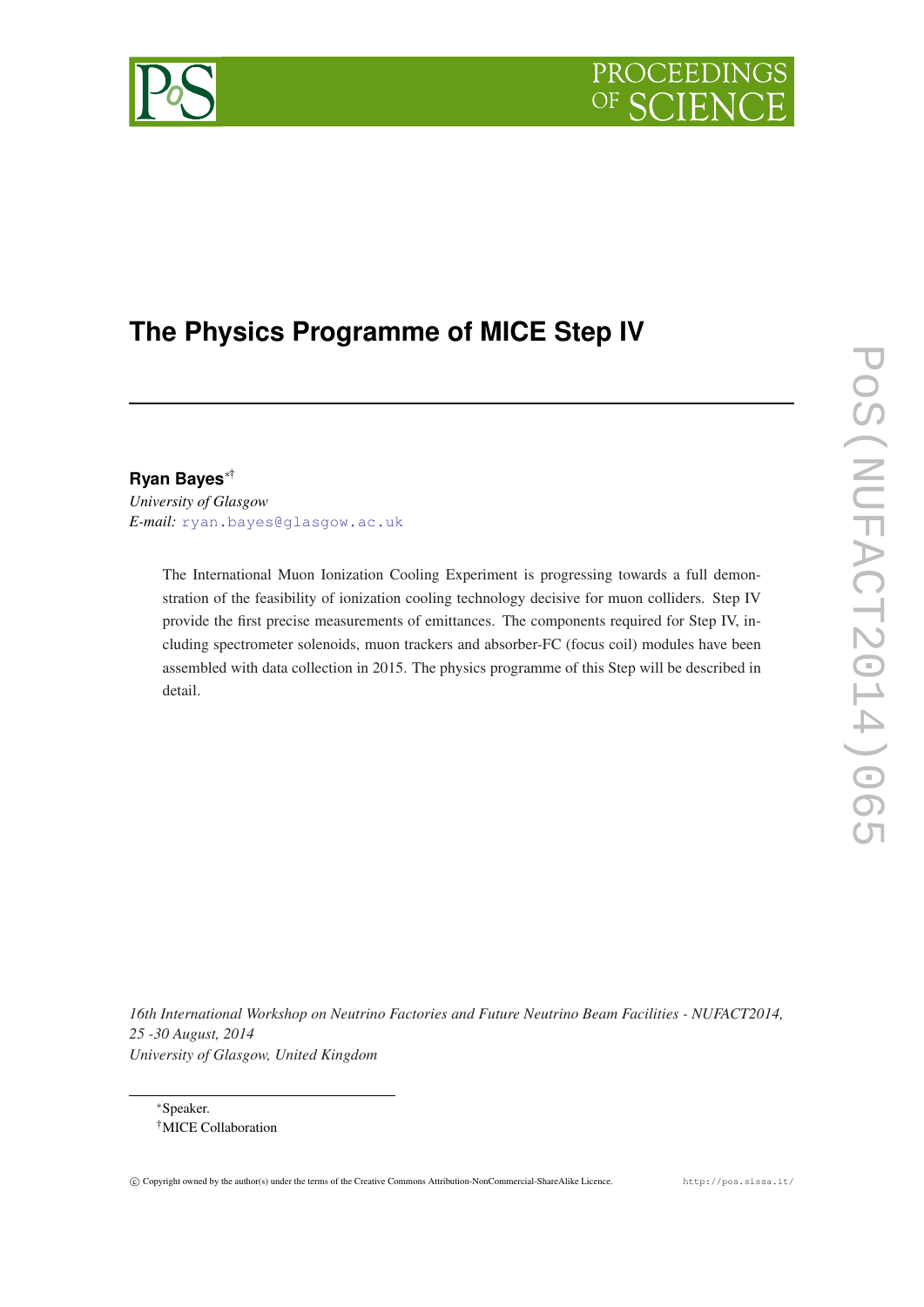#### 1. MICE Background

Neutrino Factories are the pre-eminent future facilities for the ongoing study of neutrino physics. A Neutrino Factory uses the decay of muons in a storage ring to produce neutrino beams with precisely known composition and energy spectra [[1](#page-6-0)]. As part of the acceleration chain the muon beam must be cooled transverse to the direction of travel. Cooling reduces the physical size of the beam as well as the transverse component of the muon momentum. Cooling the beam increases the number of muons in the beam that is accepted by the accelerator channel and the ultimate performance of the experimental facility [\[2\]](#page-6-0). Because of the half life of muons, conventional cooling methods are not effective. The Muon Ionization Cooling Experiment (MICE) was proposed to provide a seminal demonstration of cooling through ionization energy loss which is the only known method of reducing the muon beam phase space on the time scale required for a Neutrino Factory.



Figure 1: An illustration of ionization cooling.

Ionization cooling works through sequential reduction of momenta and re-acceleration of muons along the beam line. This change in the momentum of the beam is shown graphically in Fig. 1. Particles are transported into the absorber material with an initial momentum vector (shown in blue). The energy loss acts to reduce the momentum of the particles to the vector shown in green. However the multiple Coulomb scattering of the particles in the absorber introduces a random component to the momentum that can increase the transverse component of the particle momentum. Re-acceleration in the beam direction then produces net cooling in the transverse direction. The effect of cooling is measured using the multi-dimensional variance of the muon position and momentum distributions, known as the emittance,  $\varepsilon_n^{4D} = \sqrt[4]{|V^{4D}|}/m$  $\varepsilon_n^{4D} = \sqrt[4]{|V^{4D}|}/m$  $\varepsilon_n^{4D} = \sqrt[4]{|V^{4D}|}/m$  [4]. The change in the emittance for a beam passing through a material can be described by the cooling equation

$$
\frac{d\varepsilon}{ds} = \frac{-\varepsilon_n}{\beta^2 E} \left\langle \frac{dE}{dX} \right\rangle + \frac{\beta_t (13.6 \text{MeV})^2}{2\beta^3 E m_\mu X_0}.
$$
\n(1.1)

The change in the emittance can be separated into a cooling contribution, primarily dependent on the mean energy loss in the scattering material, and multiple scattering contribution which depends on the transverse betatron function  $\beta_t$ , which describes the oscillations of the beam in phase space and inversely on the mean free path of the muon in the scattering material, *X*0. Both terms also depend on the beam energy,  $E$  and the relativistic boost  $\beta$ . The equilibrium beam emittance is reached when

$$
\varepsilon_n = \frac{\beta_t (13.6 \text{MeV})^2}{2\beta m_\mu X_0} \left\langle \frac{dE}{dX} \right\rangle^{-1} \tag{1.2}
$$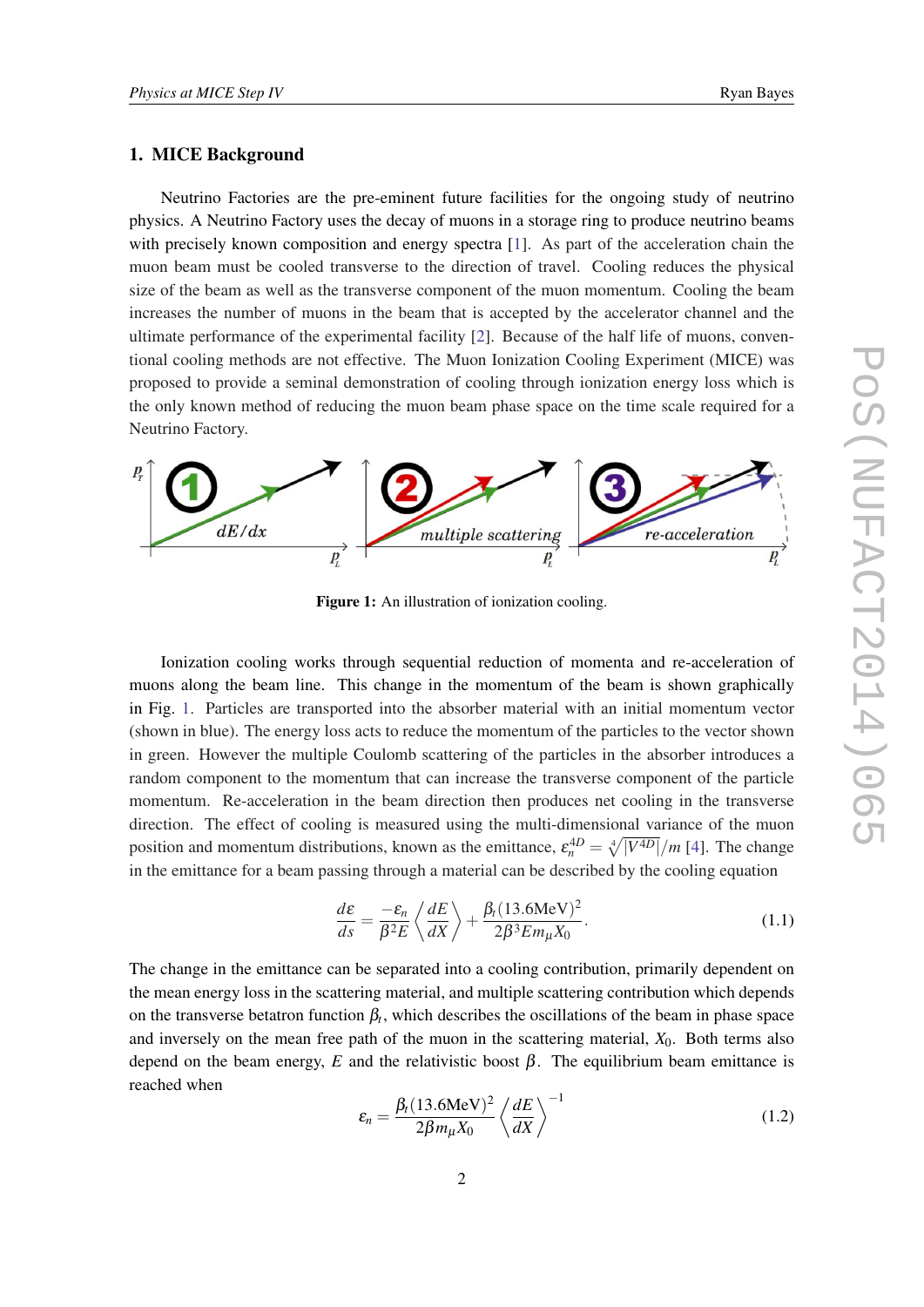so it is important to test low Z materials to maximize both the mean free path and the mean energy loss.

The measurement of the properties of such materials, specifically liquid hydrogen and lithium hydride, will be important milestones in MICE. Sustained transverse beam cooling can only be achieved if re-acceleration is applied in the longitudinal direction. However, such a measurement cannot be completed if the dependence of the cooling effect on the material properties are not known. Thus the measurement of material dependences is the primary motivation of the current stage in MICE, Step IV.

#### 2. MICE Step IV in Detail

MICE Step IV is nearing completion as of this writing. The experiment is located at the Rutherford Appleton Laboratory (RAL) and uses a beam line parasitic to the ISIS synchrotron to provide the muons required for the cooling studies. The apparatus is built around a central absorber with independent measurements of the particle momentum and identification upstream and downstream of the absorber. The absorber is placed in the centre of an assembly that contains two superconducting coils whose purpose is controlling the transverse size of the beam as it passes through the absorber. Beyond the focus coils are two superconducting coils to contain the scintillating fibre trackers, each with two end coils to shape the magnetic fields entering and exiting the spectrometer solenoid, and two match coils to connect the spectrometer and focus coil fields. A schematic of MICE Step IV appears in Fig. 2 while a photograph of the experiment as built is shown in Fig. [3.](#page-3-0)

The measurement of the emittance and material properties are primarily conducted using the scintillating fibre trackers. These devices consist of five stations each composed of three planes, each oriented 60◦ with respect to the others. Each tracker is 1.19 metres long with the planes at irregular intervals selected to reduce degeneracies in the reconstruction of trajectories. The tracker volume is filled with Helium gas, while the volume between the trackers and the absorbers is evacuated. The trackers have a position resolution of 470  $\mu$ m and a momentum resolution  $\Delta p/p \approx 1\%$ .



Figure 2: A labelled schematic of the Step IV MICE cooling channel.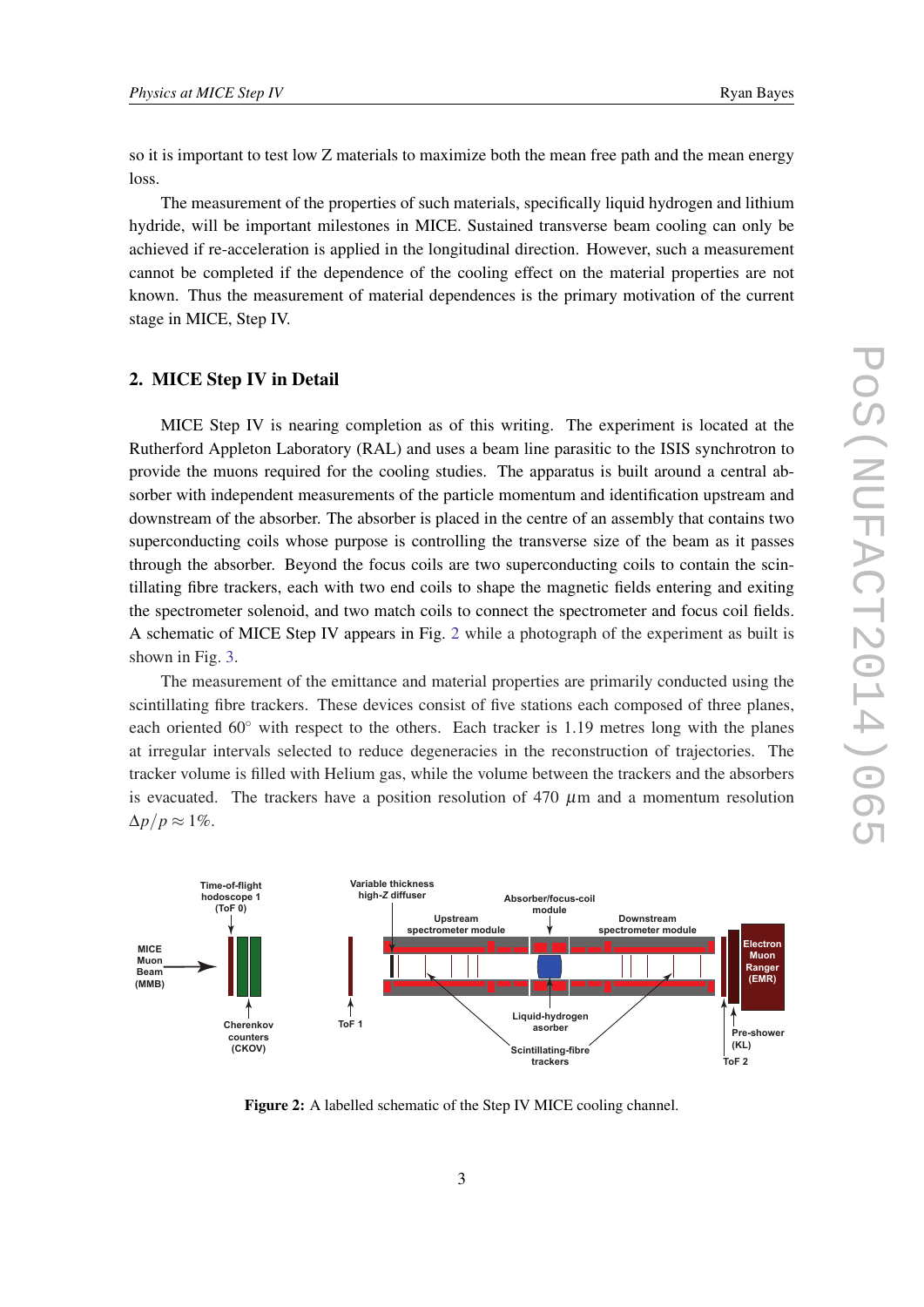

<span id="page-3-0"></span>

Figure 3: The cooling channel as it now exists in the MICE Hall at RAL.

The emittance measurements require a muon sample, with contamination from pions less than 0.1%, to achieve the required accuracy. A redundant suite of detectors are used in MICE to provide this degree of particle identification. A set of three time of flight (TOF) detectors; one at each end of the cooling channel, and one 11 m upstream of the absorber as part of the muon beam line; provide the first indication of the particle identity, as electrons, muons, and pions have very different transit times at equal momenta. A Cherenkov detector, at the same position as the far upstream time of flight detector, also provides a velocity based separation of muons, electrons, and pions in the beam. A pre-shower detector, called the KLOE Light or KL detector, immediately behind the TOF detector downstream of the cooling channel, provides separation between minimum ionizing particles and particles that produce electro-magnetic or hadron showers. The last detector consists of a scintillating detector with a cubic metre of active volume composed of 2832 scintillating bars with a triangular cross-section organized in 48 alternating x and y planes and provides a measurement of particle energy from the range, hence its name; the Electron-Muon Ranger (EMR) .

The experiment will test the transport of muons through the absorber at various settings to establish behaviours associated with different physical processes. A matrix showing the proposed settings is shown in Table [1.](#page-4-0) The initial beam emittance is manipulated through the use of a diffuser assembly that introduces material into the beam to inflate its emittance prior to traversing the cooling channel. The diffuser contains four planes, two of brass, with 2.6 mm and 5.6 mm thicknesses, and two of tungsten with the same thicknesses, which may be moved independently allowing for 16 different settings. The initial momentum is manipulated by matching the conventional MICE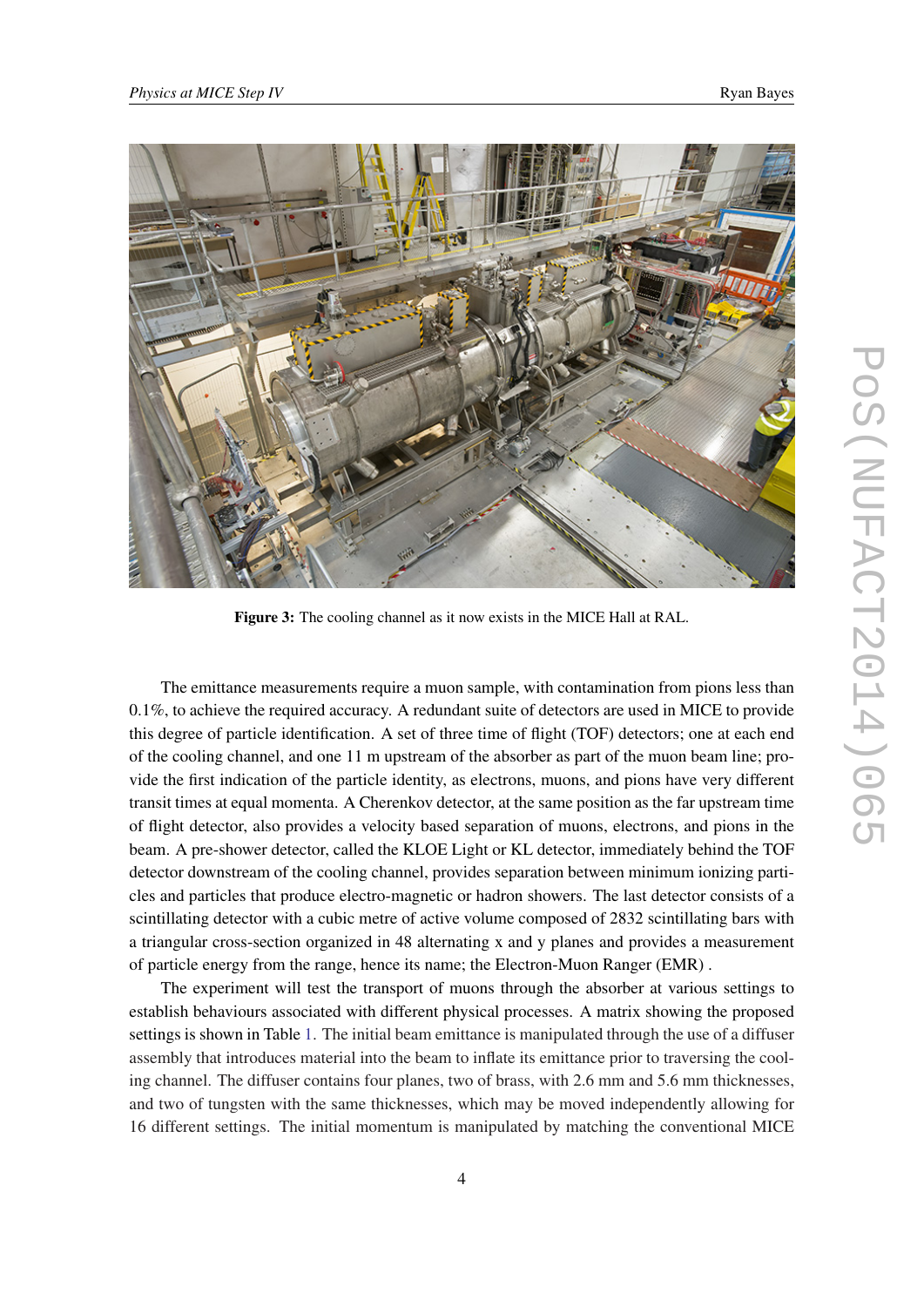<span id="page-4-0"></span>beam into the super-conducting magnets of the cooling channel.

Not reflected in the matrix is the potential for changes in the absorber material. A liquid hydrogen volume and a lithium hydride disk have been constructed to serve as the absorber material and there are plans to use both in Step IV running, effectively increasing the number of settings by a factor of 2. Plans also exist to take a limited amount of data with negative muons in addition to the positive muons that are to be used by default. A set of data with no solenoid field will also need to be taken for alignment and scattering studies. As a result there are, potentially, 54 different cases that can be considered by MICE Step IV. These studies will be prioritized before data collection starts in 2015.

| $3\pi$    | $6\pi$      | $10\pi$   |
|-----------|-------------|-----------|
| 140 MeV/c | 140 MeV/c   | 140 MeV/c |
| $3\pi$    | $6\pi$      | $10\pi$   |
| 200 MeV/c | $200$ MeV/c | 200 MeV/c |
| $3\pi$    | $6\pi$      | $10\pi$   |
| 240 MeV/c | 240 MeV/c   | 240 MeV/c |

Table 1: Matrix of planned beam line and diffuser settings to be used during Step IV running. These nine settings are supplemented by the addition of different absorbers and beam charges with the solenoid fields both on and off, inflating the number of studies significantly.

#### 3. The Physics of Ionization Cooling

The physics programme for MICE centres around the components of the cooling equation. The central measurement is that of the emittance of the muon beam and its change across the absorber. Ancillary to this measurement are those of the mean energy loss, the multiple scattering and determination of the background contamination.

The measurement of the emittance in MICE Step IV is currently under study. Preliminary results from simulations of Step IV have been generated which show that the emittance can be measured in the MICE trackers with a precision of 0.01 mm using  $8 \times 10^5$  muons. The expected drop in the emittance across the absorber is on the order of 0.3 mm and the result measured from the simulation is in agreement with the ideal result, after applying corrections for the correlations in the variance. This result is shown in Fig. [4](#page-5-0).

Simulation studies of multiple scattering have been considered with particular emphasis on the theoretical modelling of multiple scattering. Multiple scattering is exceptionally important to MICE not only because it is the heating term in the cooling equation but also because is is poorly understood in low Z materials [[5](#page-6-0)]. This is illustrated in Fig. [5](#page-5-0) (left). MICE can address this problem by matching tracks measured in the upstream spectrometer to those measured in the downstream in both field on and field off cases. The results can then be used for input to build new models for multiple scattering at high angles where the largest deviation is observed as illustrated in Fig. [5](#page-5-0) (right). A similar measurement can be conducted for the confirmation of the energy loss models.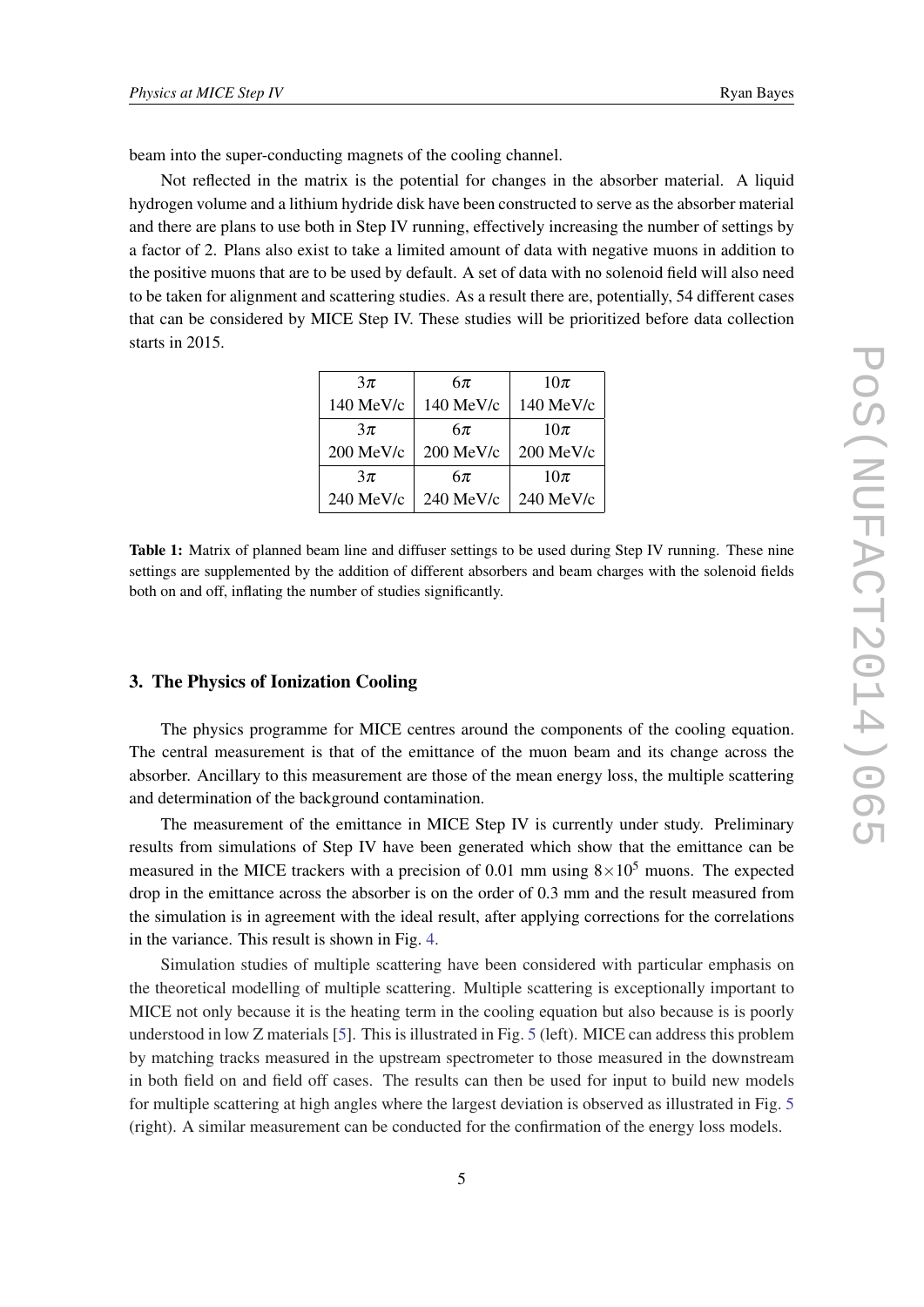<span id="page-5-0"></span>

Figure 4: Emittance measurement conducted in a simulation of the MICE step IV cooling channel. The line represents the true value of the emittance determined from the Monte Carlo truth information. The points represent the measurement determined from the tracker reconstruction in the simulation. Figure provided by Chris Hunt of Imperial College London



Figure 5: Status of scattering studies in low Z materials [\[5](#page-6-0)]. Left: the scattering width predicted for low Z materials using various models compared to data. Right: the scattering distribution collected by the MuScat experiment [[6\]](#page-6-0) compared to two different scattering models.